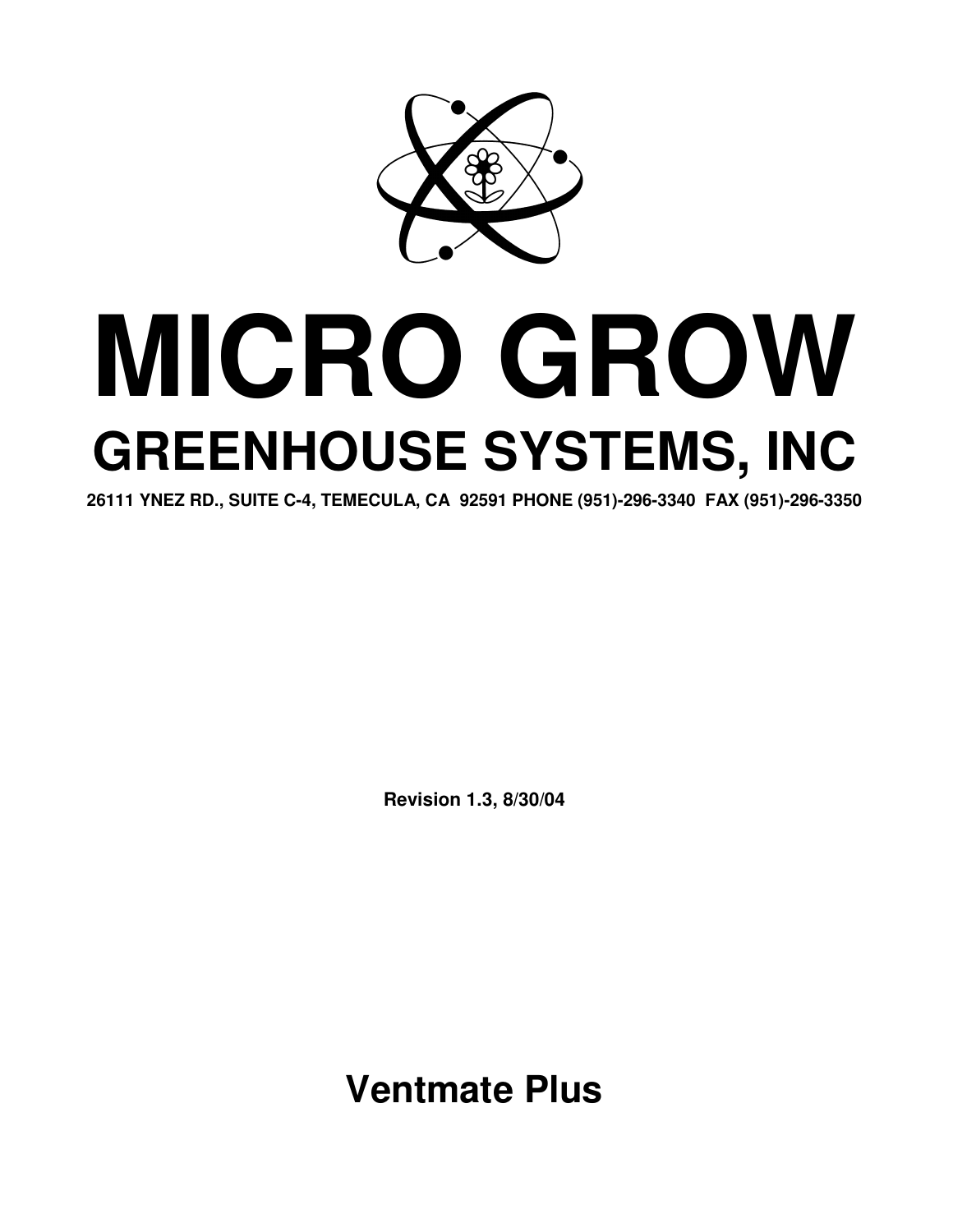# **INSTALLATION PROCEDURES GROWMASTER, GROWMATE PLUS, AND VENTMATE PLUS**

# **PANEL MOUNTING**

Mount the control panel in an accessible location. Make sure that the location is free of vibration and in close proximity to the devices being controlled. Always consider voltage drop of electrical current when locating the control panel. Securely mount the panel.

# **SWITCHING CONTACTORS AND RELAYS**

The control panel will operate the greenhouse equipment by way of load contactors and load relays**. ALL RELAYS AND LOAD CONTACTORS USED MUST HAVE A SURGE SUPPRESSOR INSTALLED ACROSS THE COIL OF THE RELAY OR LOAD CONTACTOR**. These surge suppressors are readily available from Micro Grow Greenhouse Systems, Inc. All load contactors and relays are also readily available from Micro Grow Greenhouse Systems, Inc. To decide which to use, follow this guide:

# **LOAD CONTACTORS**:

Exhaust fans, pad pumps, horizontal air flow fans, heating pumps, fan jets, large heaters, crop lighting, and all other larger electrical loads over 1/6 H.P.

# **LOAD RELAYS:**

Signal switching such as the small control lines for gas fired heaters, control lines for vent and shade system controls, small loads such as motorized shutters, other loads up to 1/6 H.P.

# **CUSTOM CONTACTOR AND RELAY PANEL AVAILABLE**

A custom-built load contactor and load relay panel is available from Micro Grow Greenhouse Systems, Inc. This panel will contain all the required switching apparatus for your project, as well as a correctly sized machine tool transformer. Contact Micro Grow Greenhouse Systems, Inc. for pricing and availability.

#### **TRANSFORMERS**

A 24 VAC transformer will power the control panel. It is most important to use a MACHINE TOOL TYPE. A Machine Tool Transformer is a heavy-duty variety that will allow for high inrush currents that are associated with the use of load contactors and relays. Micro Grow Greenhouse Systems, Inc. stocks these types of transformers. Use no smaller than a 50 VA Machine Tool Transformer. For a system that has more than three load contactors connected, use a 100 VA Machine Tool Transformer.

#### **ELECTRICAL CIRCUITS**

The electrical circuit that feeds the machine tool transformer must have no other loads connected to it. This will prevent damaging surges from other related electrical devices. Follow all local and national codes in the connection of all the greenhouse equipment. Always allow for voltage drop conditions. Always consider that the greenhouse is a wet environment. Always follow the code rulings for disconnect switches and overcurrent devices on greenhouse equipment. USE A QUALIFIED AND LICENSED ELECTRICIAN AT ALL TIMES.

#### **WIRING METHODS**

Always use stranded wire when connecting cables or conductors to the actual circuit board of the control panel. This will allow flexibility. Use no smaller than #18 gauge-stranded wire for all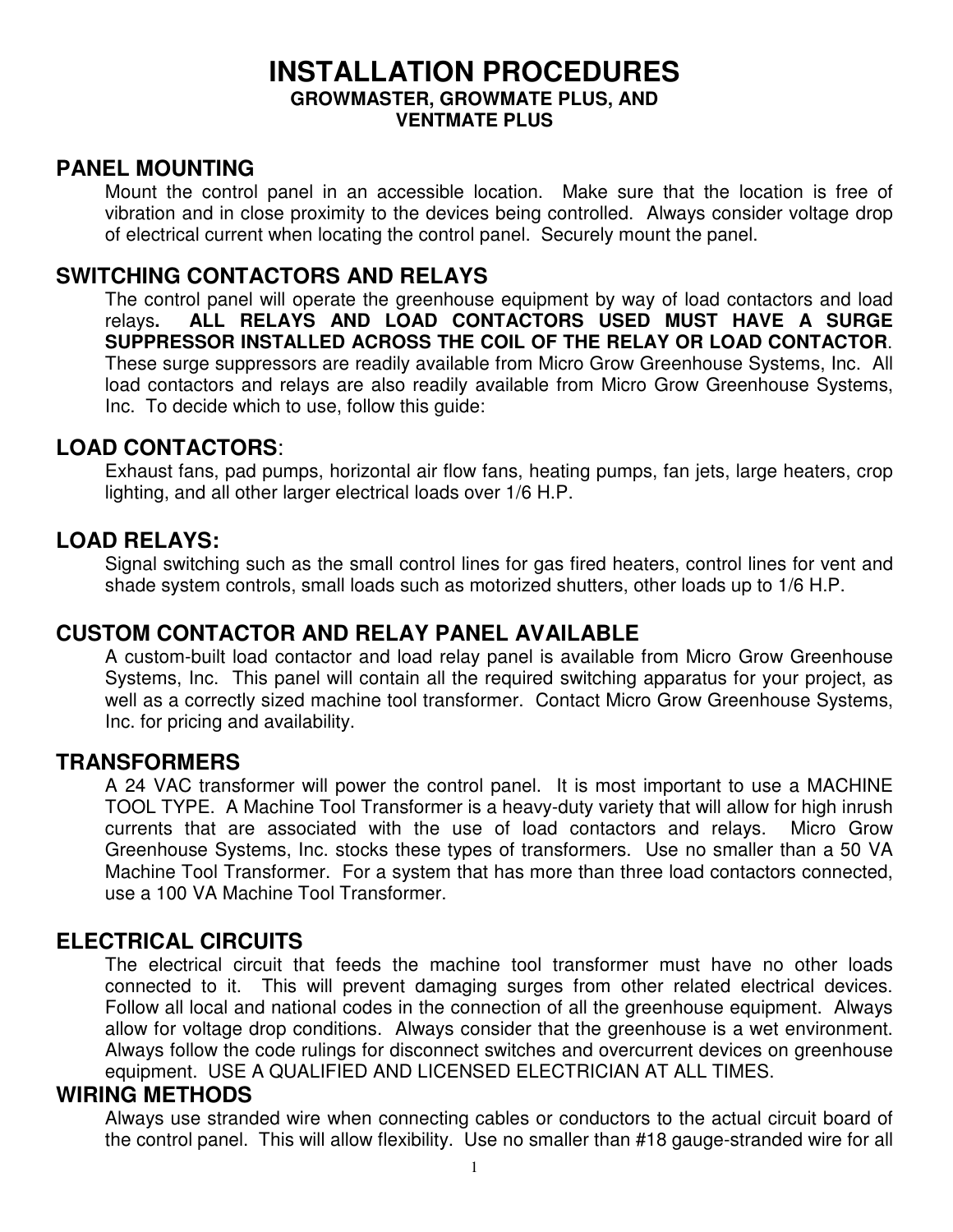outputs. Use no smaller than the recommended wire size of stranded cable for inputs, generally #22 gauge.

#### **SENSOR CONDUCTORS:**

Route sensor conductors separately from control conductors. This is very important so as to reduce electrical interference. Never route sensor conductors in conduits used for other voltages. This is in violation of the electrical code and will cause dangerous interference to the control system. Always locate the actual sensor in the center of the range that is being controlled for accurate readings. Do not allow the sensor to come in contact with any greenhouse structure member such as a post that would give off any radiated heat and cause a false temperature reading. Do not locate the sensor where a particular piece of equipment would cause false readings, such as a heater blowing directly on the sensor. If using a weather station, mount the wind/rain sensor is a clear area, free of any wind obstructions.

# **CONTROL CONDUCTORS:**

Route all control conductors separately from sensor conductors. This is very important so as to reduce electrical interference. Control conductors maybe routed in conduits that contain other power system wiring only if the insulation material on the conductors is the same as the power system wiring. Consult the national electrical code or local codes if in doubt about the insulation ratings of the wire in use. Remember; always use a qualified and licensed electrician.

# **VENT SYSTEMS, SHADE SYSTEMS, ROLL UP CURTAINS**

When connecting a vent system, shade system, or roll up curtain ventilation system to the control panel, you must use a separate control box designed for that particular vent or shade system. These are readily available from Micro Grow Greenhouse Systems, Inc. Generally these separate control boxes feature overcurrent protection for the particular motor on the vent or shade system, provisions for direct limit switch connections, and a manual means of operating the vent or shade system independent of the main control system. These separate control boxes will connect the main control system either directly through the outputs of the control system, or they will require control relays for interconnection to the main control system. Consult the individual instructions that come with the vent or shade controls for detailed information.

#### **SYSTEM TESTING**

It is always important to completely and fully test the electrical system by energizing circuits and verifying equipment operations before automatically operating the equipment from the control panel. This would include setting all the vent and shade limit switches at the individual control panels.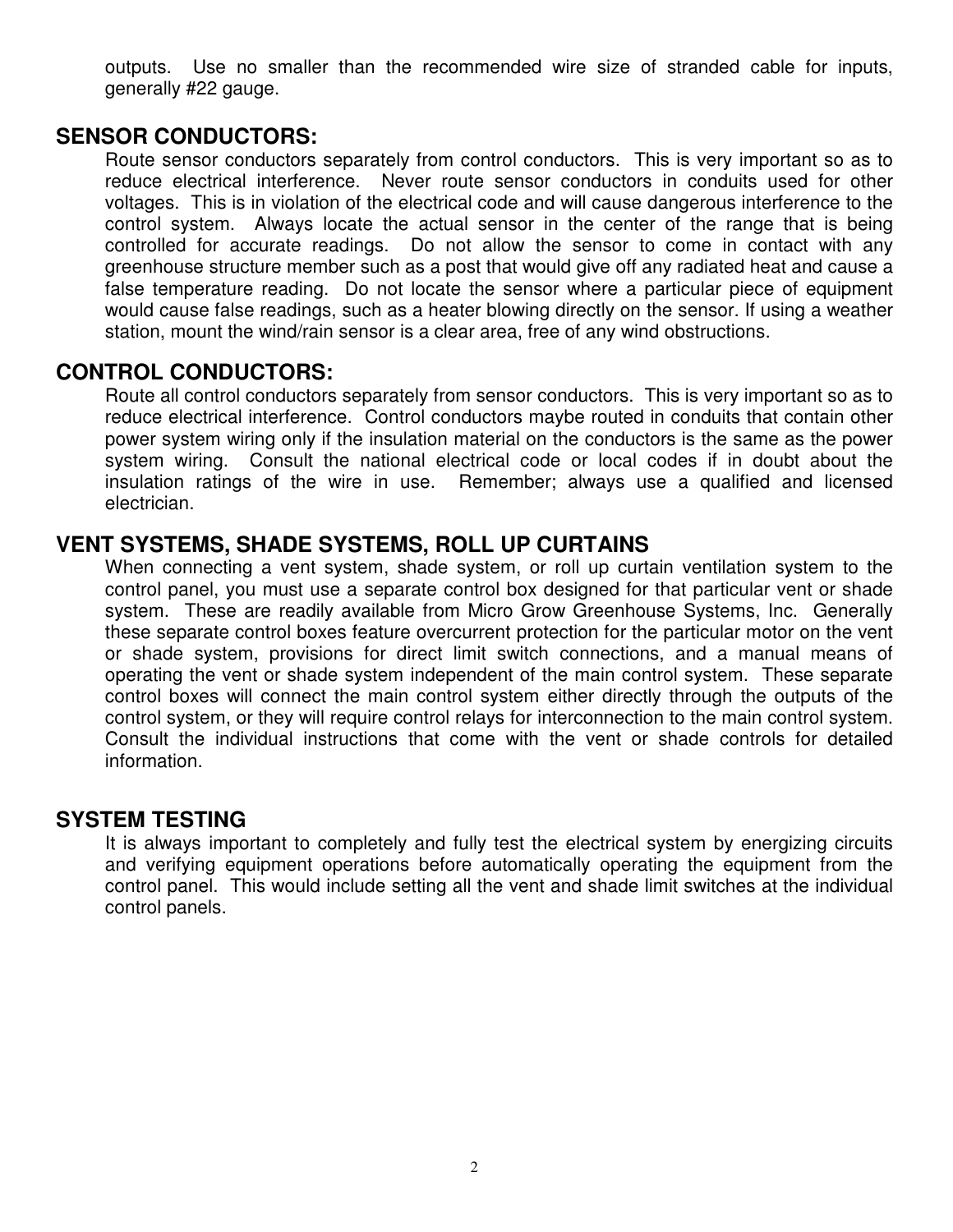# **PROGRAMMING SWITCHES**

There are two main programming switches located on the Ventmate Plus front panel. These are:

#### **RUN-SET SWITCH**

RUN - Returns the control to the run mode. SET-Advances through the program lights to program the system.

#### **VALUE SWITCH**

UP-Increases the value of the displayed item. DOWN-Decreases the value of the displayed item.

#### **PROGRAMMING LIGHTS**

The programming lights or LED's indicate the mode that the system is in when programming or operating.

**RUN** - System is in the running mode.

**VENT A**-This will light when set Vent A temperatures.

**VENT B**-This will light when set Vent B temperatures.

**HEATING** - This will light when setting heating temperatures.

**SET MODE/CLOCK**- This will light when setting up the day, night and DIF modes and the internal time clock.

**CALIBRATE** - This will light when the system is in calibration mode.

**SET UP VENT** - This will light when setting the vent timing, and time delays.

# **TO PROGRAM VENT AND HEATING TEMPERATURES**

# **DAY TEMPERATURE SETPOINTS:**

1. Toggle the **SET** switch down until the **VENT A** LED light is on by itself and the **DAY** MODE indicator on the LCD display is flashing, release the switch.

2. Hold the **VALUE** switch either **UP** or **DOWN** until the desired temperature is displayed, release switch.

The Vent A temperatures for the day mode are now set. For Vent B, perform the above but substitute "Vent B" for "Vent A". For heating:

1. Toggle the **SET** switch down until the **HEATING** LED light is on by itself and the **DAY** MODE indicator on the LCD display is flashing, release the switch.

2. Hold the **VALUE** switch either **UP** or **DOWN** until the desired value is reached, release switch.

#### **YOU CANNOT PROGRAM THE HEATING TEMPERATURES HIGHER THAN THE VENTILATION` TEMPERATURES.**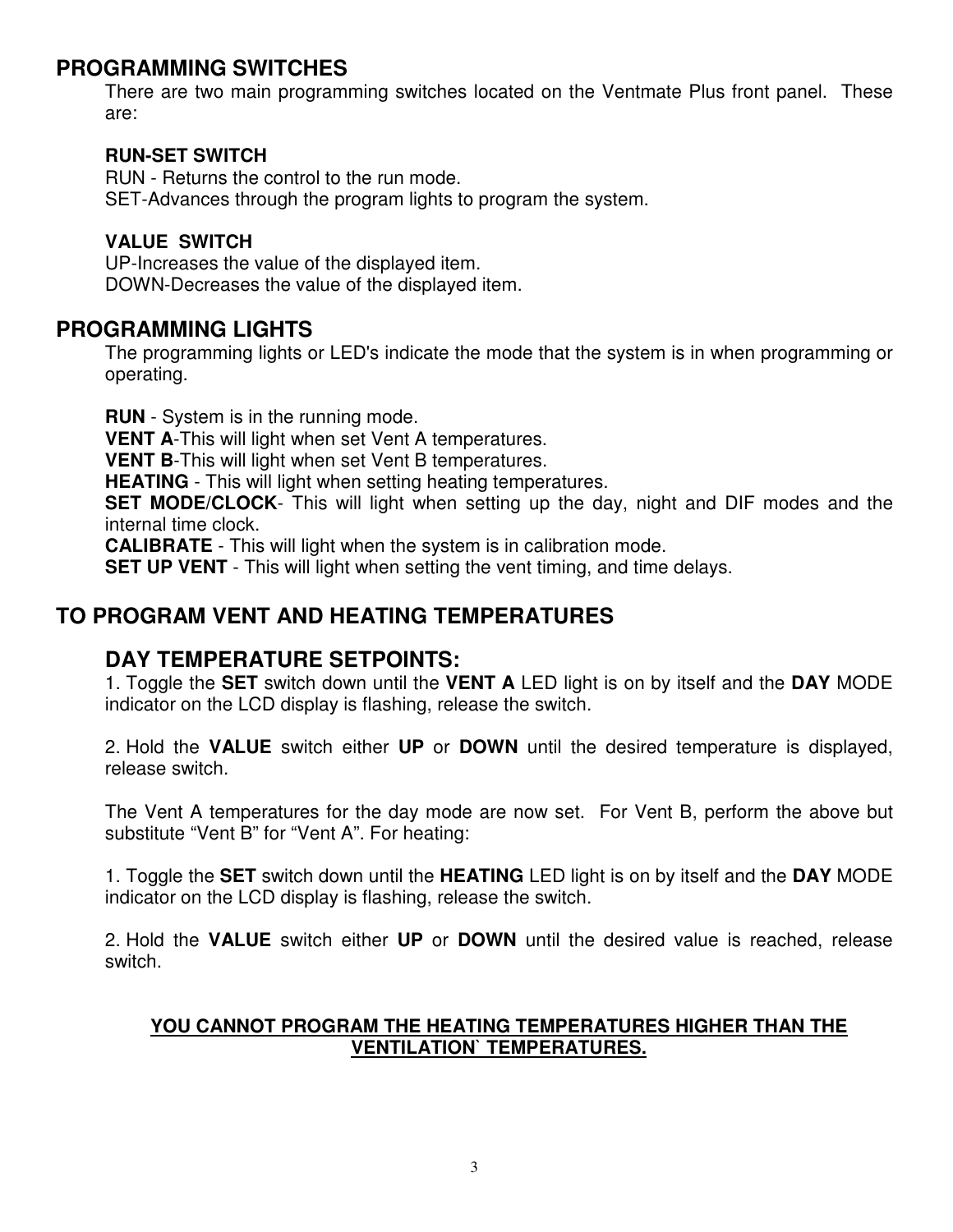# **NIGHT TEMPERATURE SETPOINTS:**

- 1. Continue to toggle the **SET** switch down until the **NIGHT** MODE indicator on the LCD display is flashing on the LCD display along with either the **VENT A**, **VENT B** or the **HEATING** light, release the switch.
- 2. Hold the **VALUE** switch either **UP** or **DOWN** until the desired NIGHT value is displayed, release switch.

# **TO SET THE DAY, NIGHT, AND DIF MODE TIMES**

The control can detect night automatically with the use of an external photocell. If no photocell is connected, it will use the internal 24-hour time clock. You can also use a combination of both if desired.

- 1. Continue to depress the **SET** switch until the **SET MODE/CLOCK** LED is on and the **DAY** MODE indicator on the LCD display is on. The word "**PHO**" will be displayed. This indicates that the control will use the photocell to go into the day mode. If the internal time clock preferable, use the value switch to advance to a time of day setting. The first value will be hours. Depress the **SET** switch again to set the minutes, and again to set AM or PM.
- 2. Depress the **SET** switch again so that the **SET MODE/CLOCK** LED is on and the **NIGHT** MODE indicator on the LCD display is on. Repeat the same procedure as in the above **DAY** MODE setting for the desired NIGHT MODE selection.
- 3. Depress the **SET** switch again so that the **SET MODE/CLOCK** LED is on and the **DIF** MODE indicator on the LCD display is on. If DIF is not to be activated, adjust the flashing value to "**OFF"**. If DIF is to be activated, adjust the flashing value, "**bEF.X.X**", to indicate the number of hours before sunrise to go into DIF. Depress the **SET** switch again and adjust the flashing value, "**AF. X.X**", to indicate the number of hours after sunrise to come out of DIF.

# **To Set the Clock:**

- 1. Toggle the **SET** switch until the **SET MODE/CLOCK** LED is on and the Ventmate Plus is showing the current time. The item to be set will be flashing. Use the **VALUE** switch to raise or lower the flashing value. The first value will be hours. Depress the **SET** switch again to set the minutes, and again to set if it is AM or PM.
- 2. Return to the **RUN** mode by toggling the **RUN-SET** switch up.

# **To Set Vent Information**

#### **TO SET THE NUMBER OF STAGES:**

Toggle the **SET** switch until the **SET UP VENT** and **VENT A** LED is on. The number of stages for Vent A will be flashing. Use the **VALUE** switch to raise or lower the flashing value. The Ventmate Plus will automatically divide the percentage open for each stage. For example, a 4 position selection will allow each stage to open 25%.

#### **TO SET THE OPENING TIME:**

Toggle the **SET** switch until the **SET UP VENT** and **VENT A** LED is on and the LCD display is showing "**OP XXX**", where the "**XXX**" is the time in seconds that the vent will take to go from a fully closed to a fully open position. Use the **VALUE** switch to raise or lower the flashing value.

#### **TO SET OVERRIDE POSITION:**

Toggle the **SET** switch until the **SET UP VENT** and **VENT A** LED is on and the LCD display is showing "**Or: XX**", where the "**XX**" is the position that the vent will go to on an override signal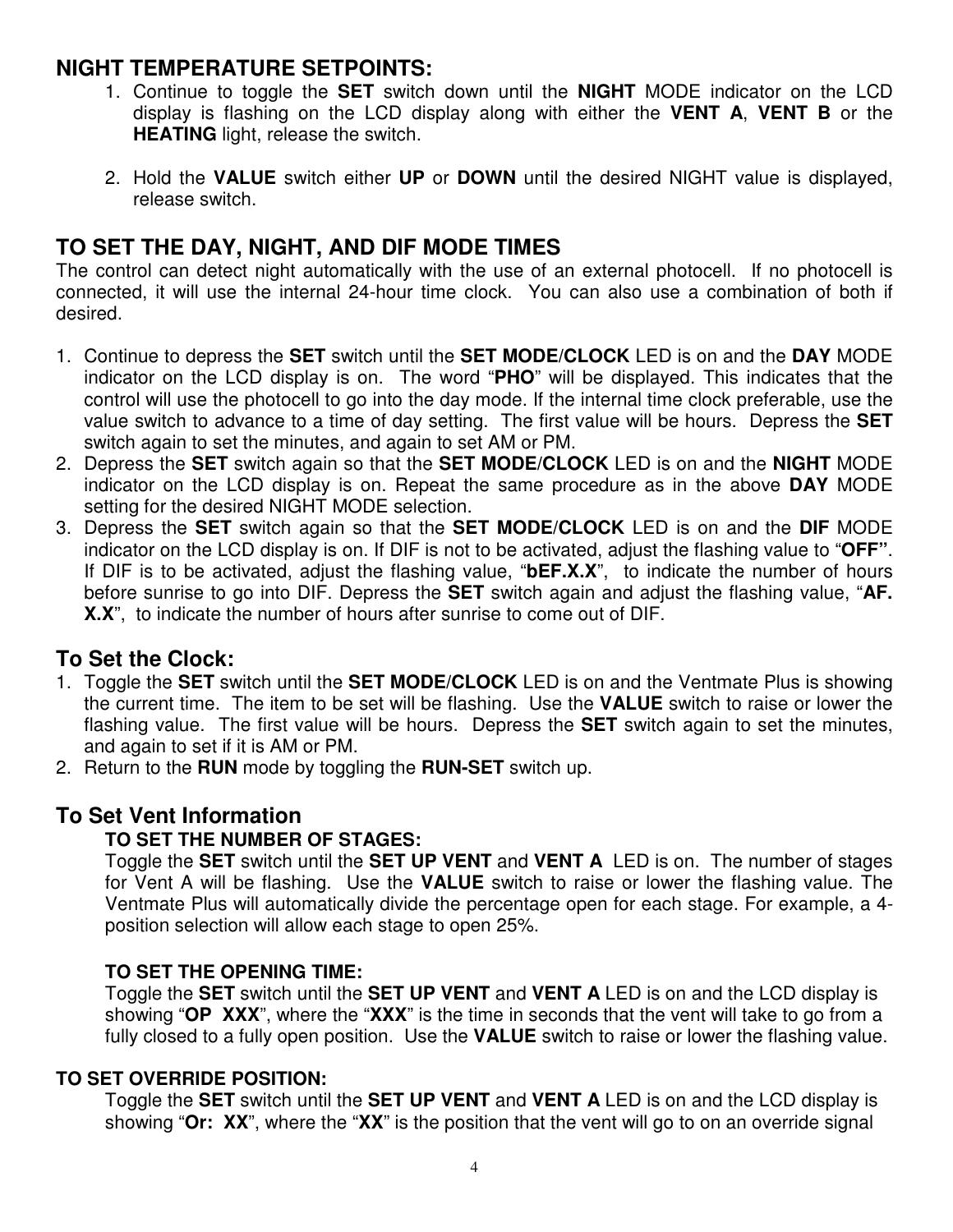input. Use the **VALUE** switch to raise or lower the flashing value. If an override is not being used, ignore this step.

#### **TO SET SAFETY DELAY:**

A safety delay is the amount of time that your particular vent motor waits to operate upon being sent a signal. This delay is always built into the vent control cabinet. Consult your ventilation motor and controller supplier if you are not sure if you have a safety delay or not.

Toggle the **SET** switch until the **SET UP VENT** and VENT A LED is on and the LCD display is showing "**SAF X**", where the "**X**" is the delay in seconds to protect the vents against false reversals. If the vent starts to move immediately, after manually energizing it, there is most likely no time delay protection. Use the **VALUE** switch to raise or lower the flashing value. You may choose "**0**" as one of the choices.

#### **TO SET THE TIME DELAY:**

The time delay is the amount of time that the Ventmate Plus will wait before opening or closing the vent or turning on or off the heating stages.

Toggle the **SET** switch until the **SET UP VENT** and **VENT A** LED is on and the LCD display is showing "**dLY X**", where the "**X**" is the delay in seconds on both energizing and de-energizing stages. Use the **VALUE** switch to raise or lower the flashing value.

# **RUN MODE**

After all settings have been made, return to the **RUN** mode by toggling the **SET** switch down until the **RUN** LED light is on, release switch. The control will return to the **RUN** mode by itself when no other switches are depressed after a timed delay.

# **HIGH and LOW HISTORY**

The control will automatically track the high and low readings for the past 24 hours for both inputs. The control will automatically display the high and low reading for the temperature.

# **TO CALIBRATE THE CONTROL**

To calibrate the control system, follow these instructions:

- 1. Determine the actual temperature at the sensor location. It is best to do this either in the evening or early morning. The solar effect of the greenhouse will provide an inaccurate temperature reading. Always use a good calibration thermometer, digital or mercury, and allow the temperature to stabilize before proceeding. Make sure that all greenhouse heating or cooling equipment has been off, or has not changed operation status for several minutes before calibration. This will help to insure accurate readings.
- 2. At the control panel, toggle the **SET** switch till the **CALIBRATE** LED is on. This will put the control in the calibration mode. Once the control is in the calibration mode, hold the **VALUE** switch either **UP** or **DOWN** to enter a new temperature reading in the display. Release the switch when the desired value is reached.
- 3. Return to the **RUN** mode by holding the **RUN-SET** switch up until the **RUN** LED light is on, release switch.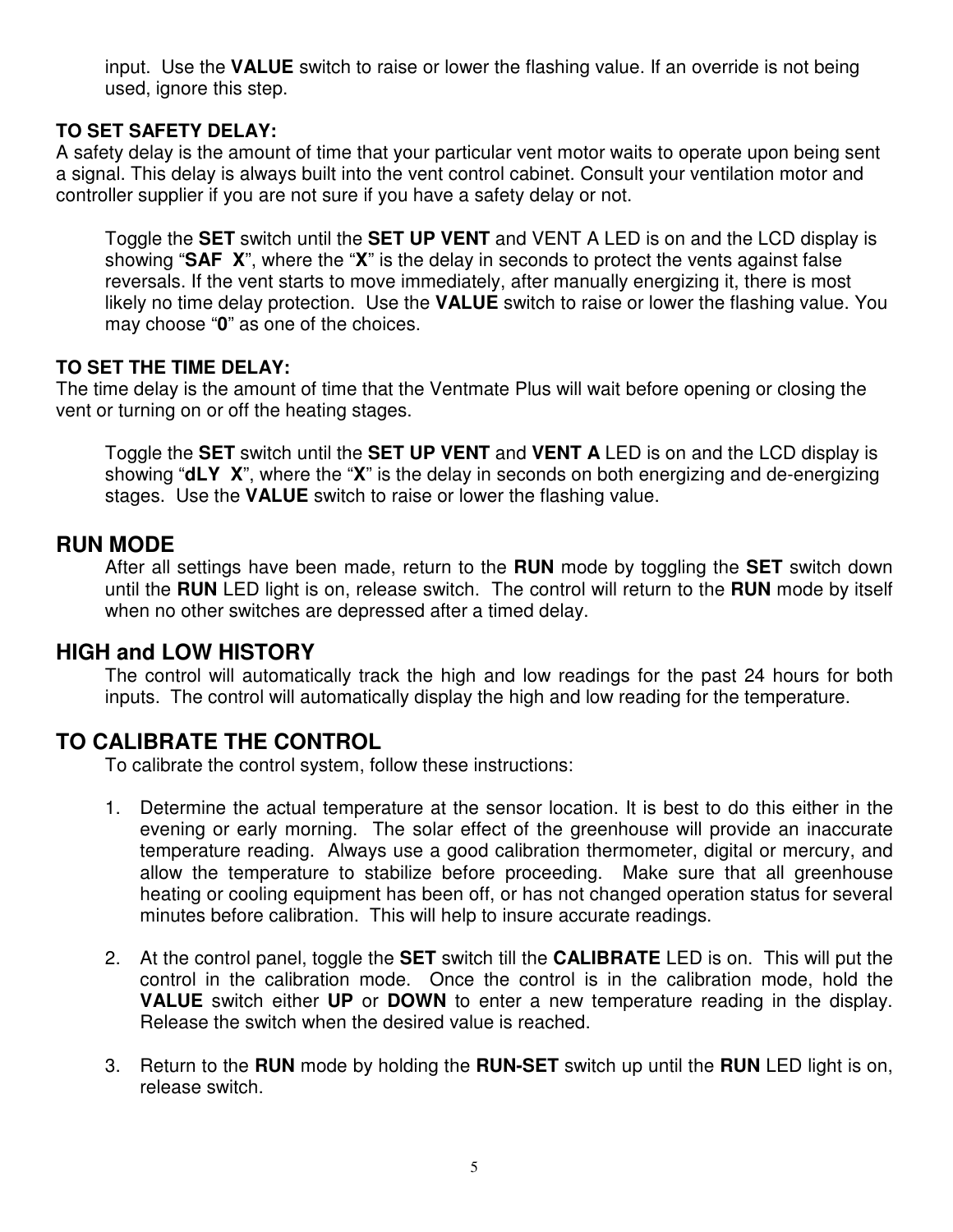#### **DIP SWITCH SETTINGS**

The control system allows for customization of temperature separations and differentials between stage operations. These are determined by the settings of the DIP switches located on the inside of the circuit board of the control. Refer to the drawing of the actual control connections to set these DIP switches.

#### **PHOTOCELL**

The control is equipped with a photocell to detect day and night modes. The photocell is located on the bottom side of the control enclosure. Keep the photocell clean and unobstructed.

#### **OPERATIONAL TIPS**

Keep the cover securely fastened always. The enclosure is a weatherproof, gasket fitted device, but will not provide this degree of protection with the front cover open. In selecting the equipment for each stage, try to minimize energy use with the primary cooling or heating stages. This will insure a lower crop shock effect, and in turn, save on energy costs.

#### **CONTROL CARE AND UPKEEP**

Keep the front panel of control securely closed always. Prevent unauthorized personnel from changing the control settings or switches. Periodically clean the temperature sensor elements with a clean damp cloth to prevent any build-up.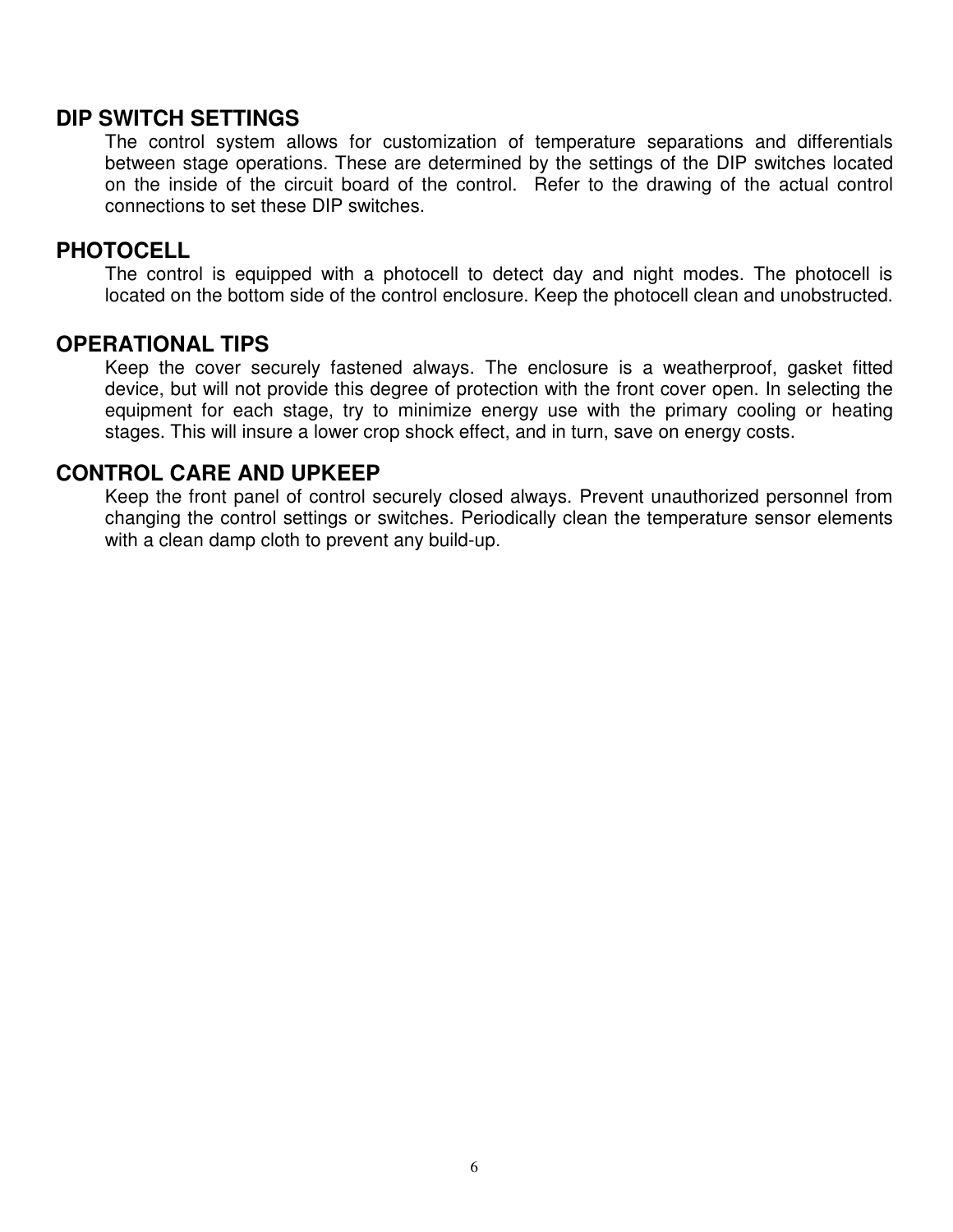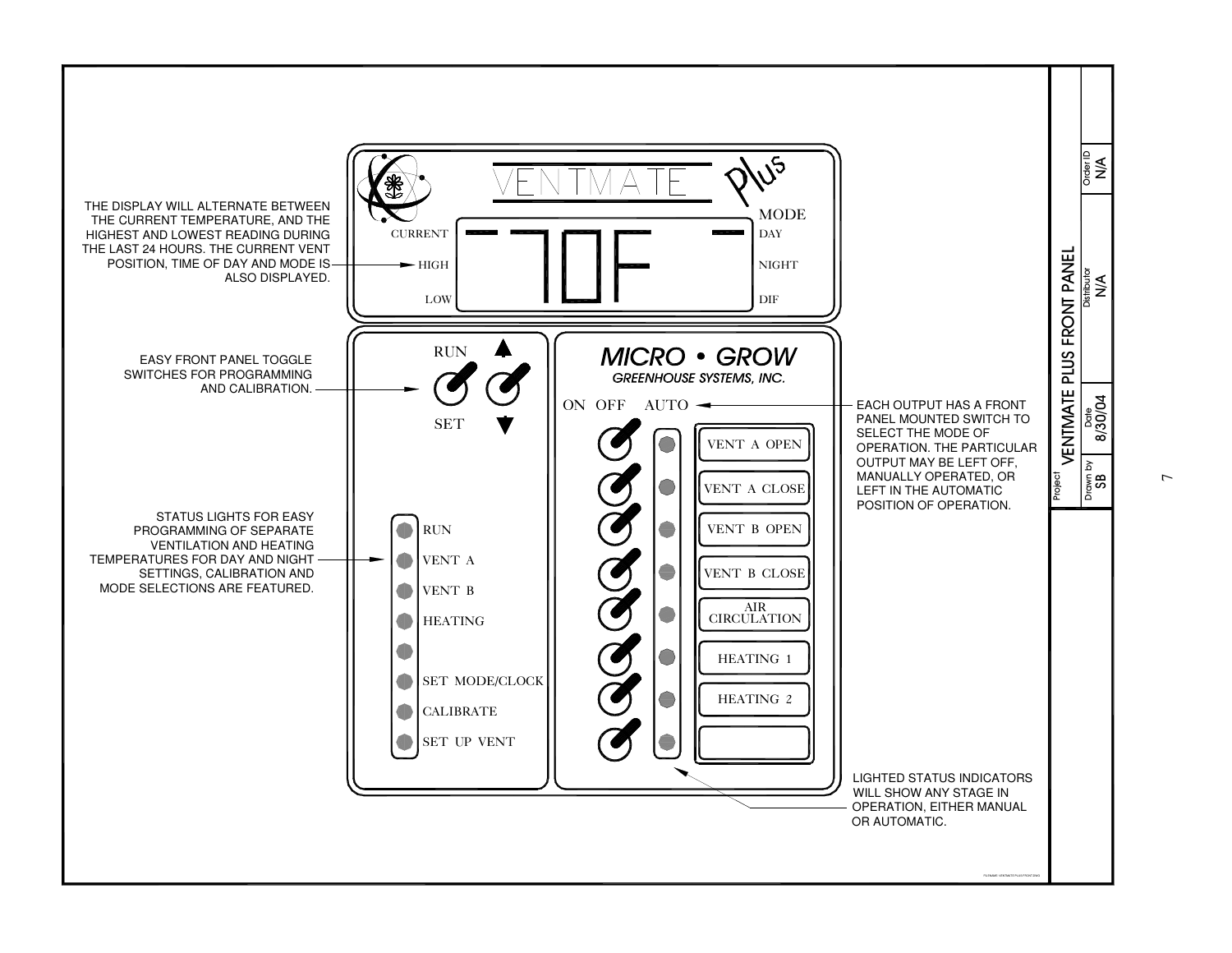

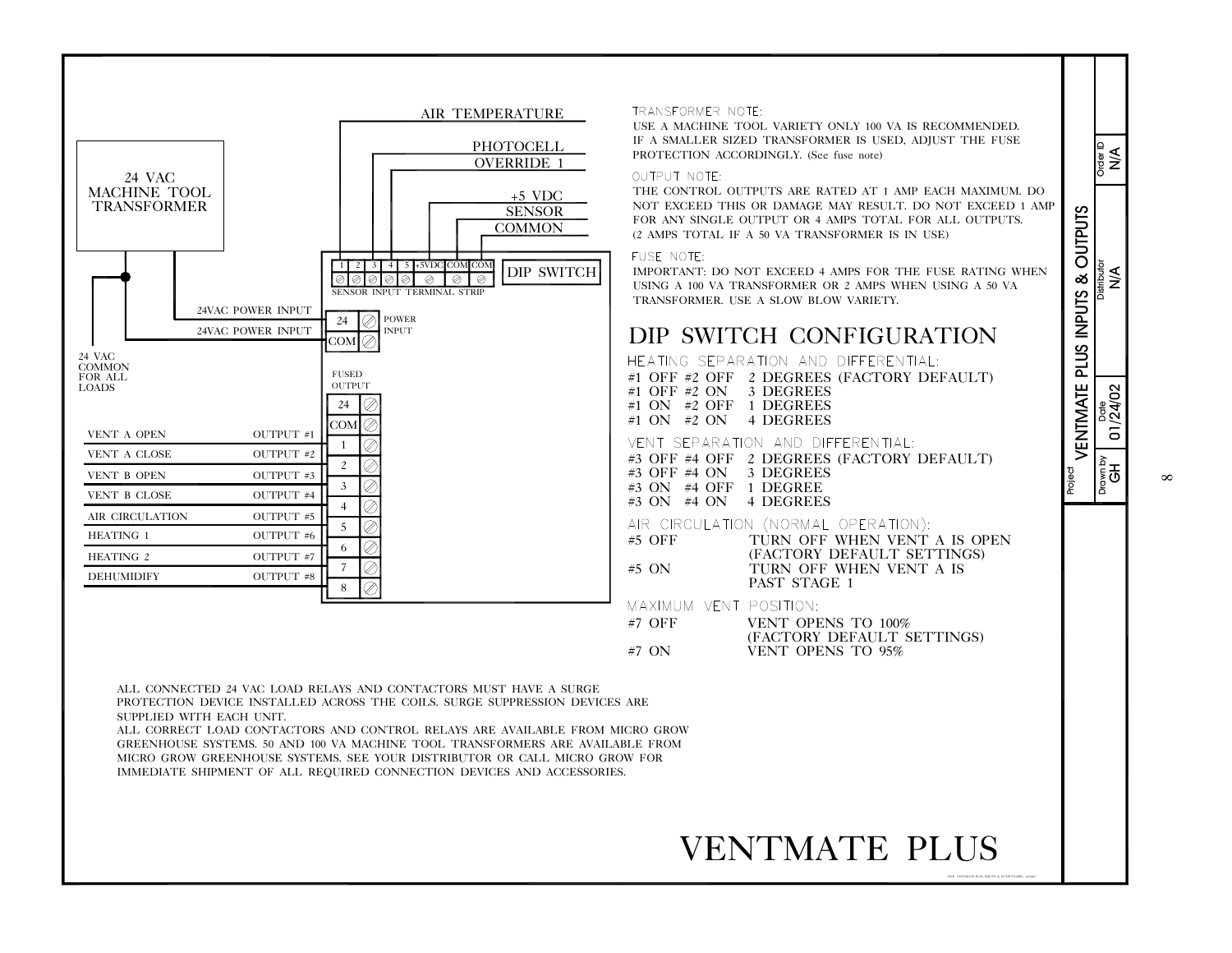

 $\mathbf{\Omega}$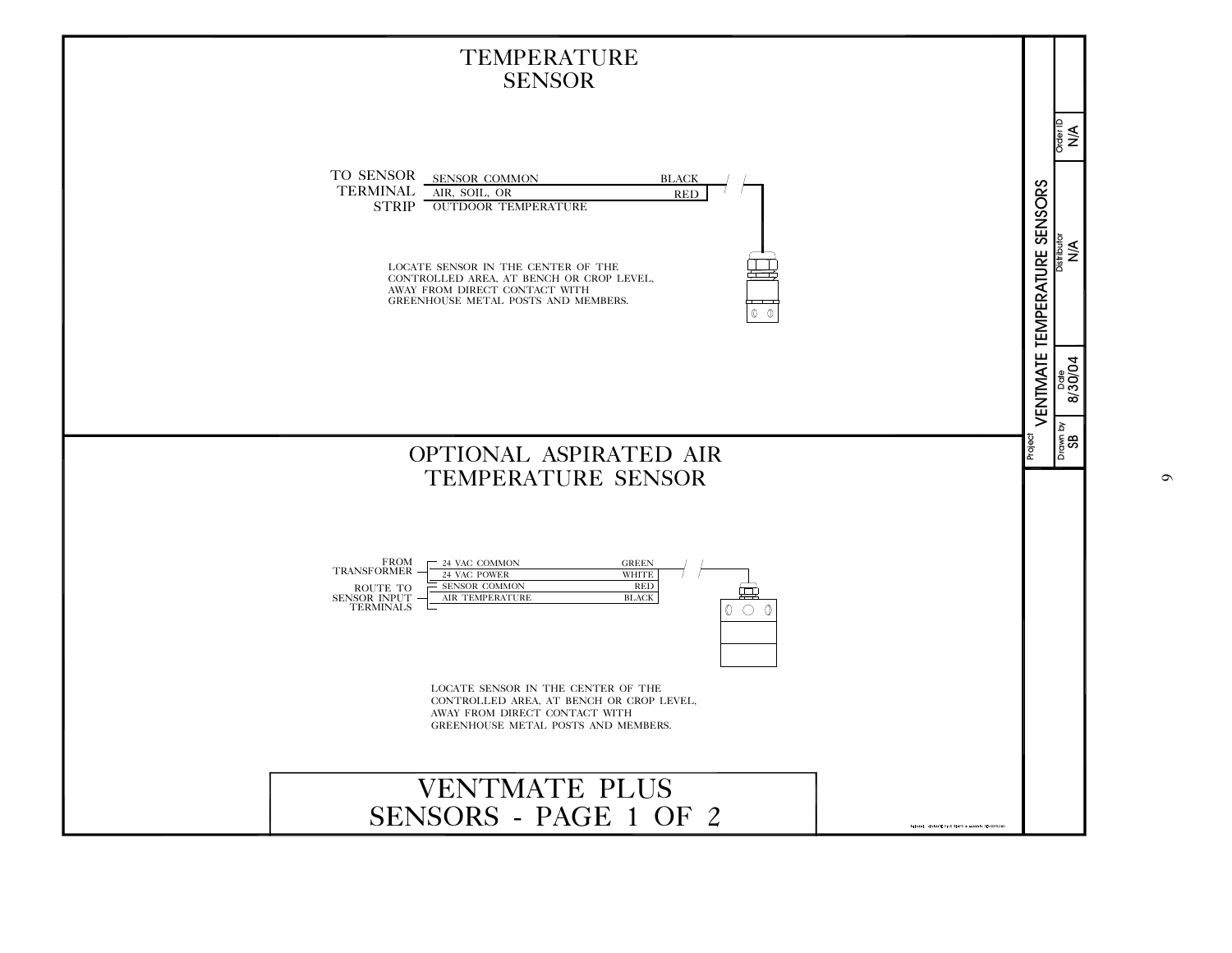

 $\Omega$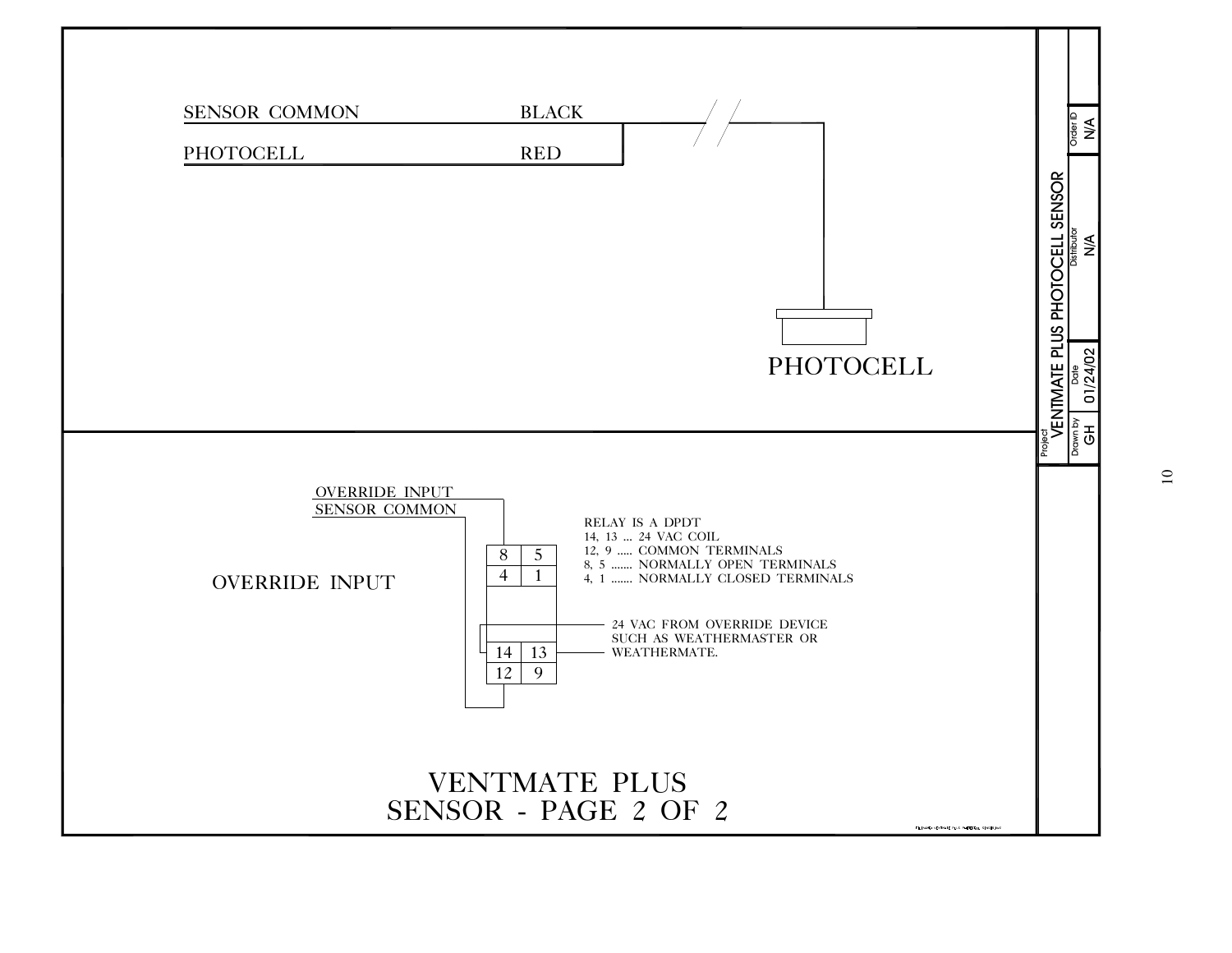